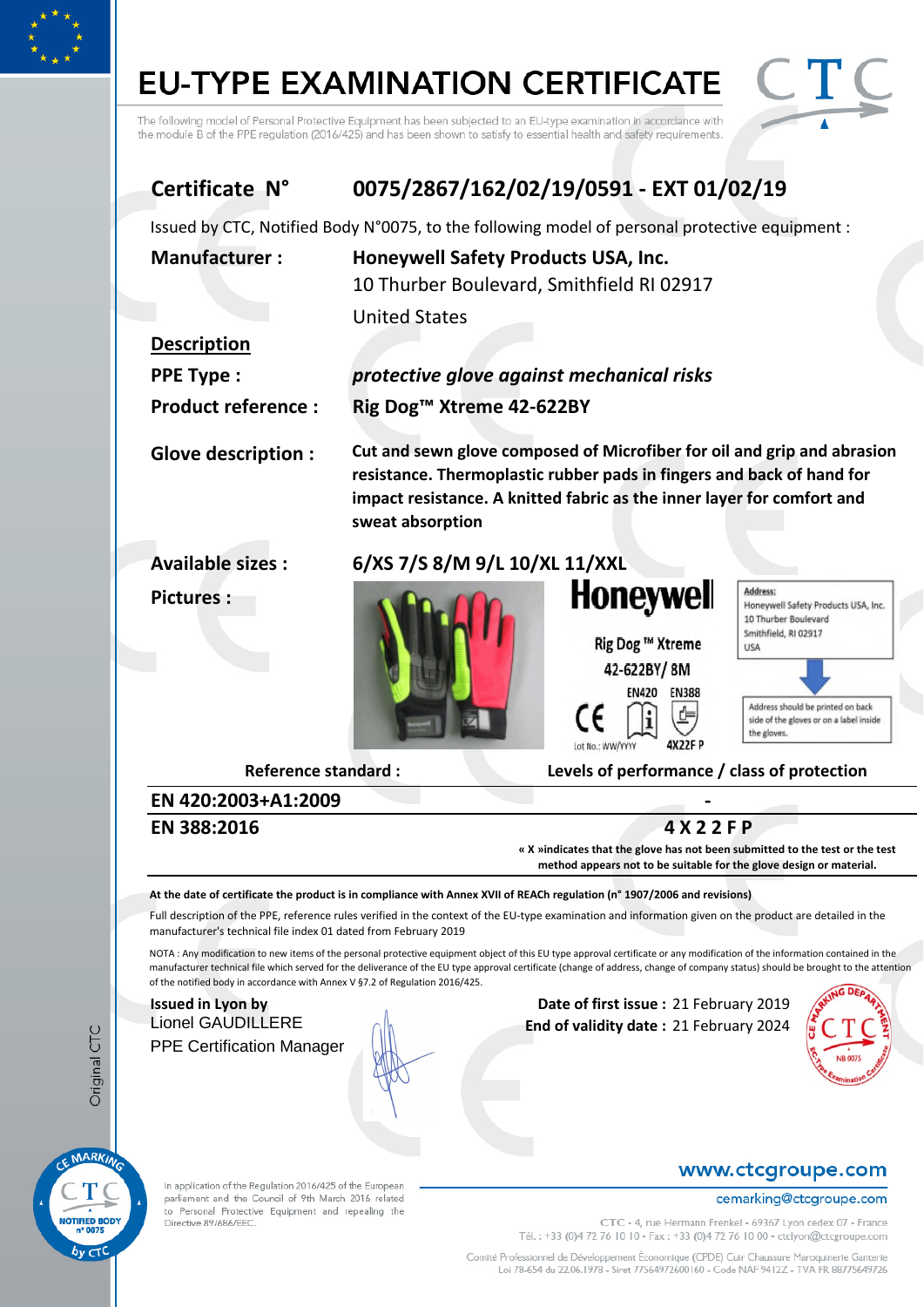**Honeywell Safety Products USA, Inc.**

# **MANUFACTURER'S TECHNICAL FILE TO THE PPE REGULATION 2016/425**

| Reference of the product    |   |
|-----------------------------|---|
| <b>Article code</b>         | ٠ |
| <b>Technical file index</b> |   |
| Last update                 |   |

**Rig Dog™ Xtreme 42-622BY 01 February 2019**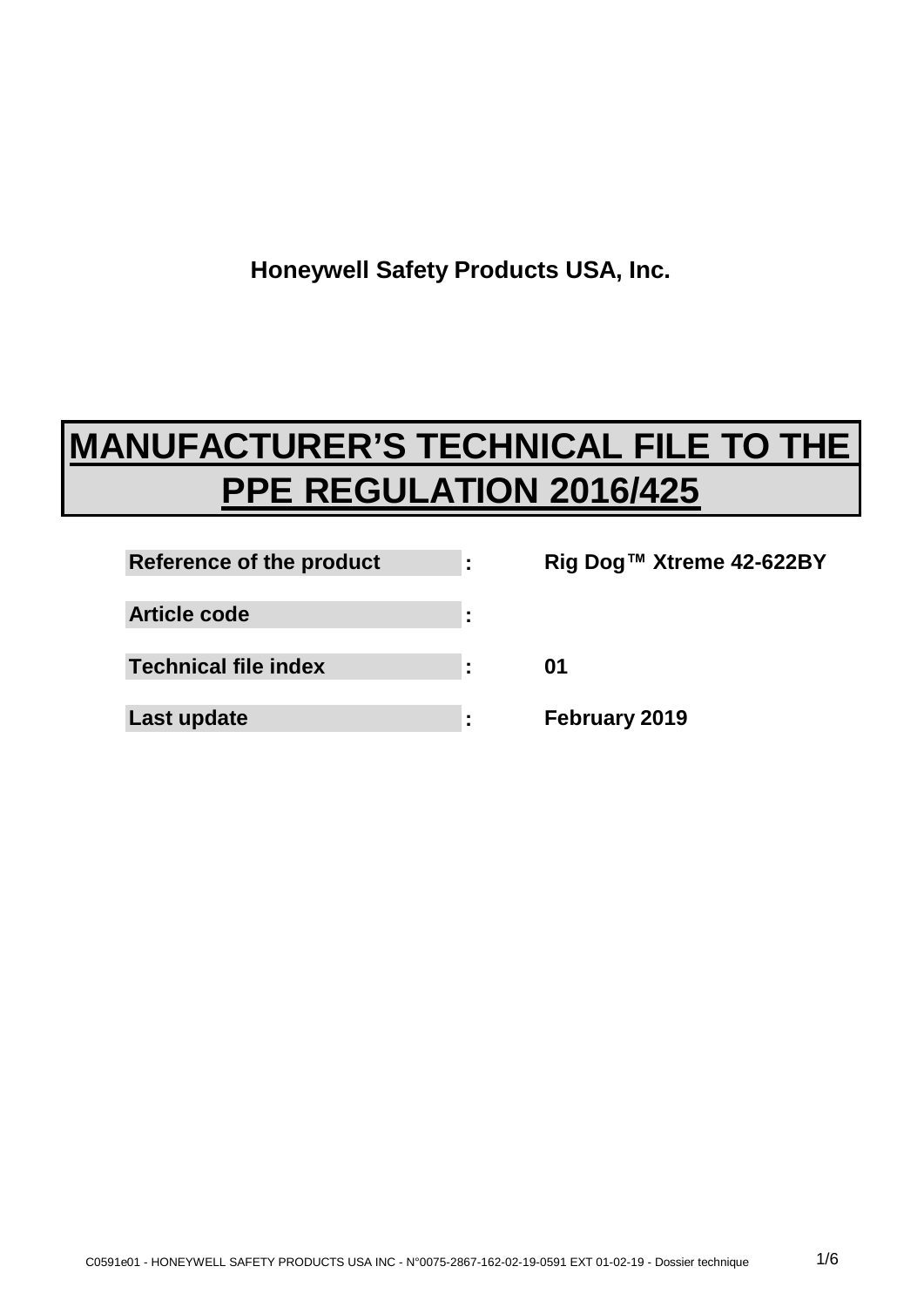# **IDENTIFICATION**

| Reference of the product: | ÷                                          | Rig Dog™ Xtreme 42-622BY |
|---------------------------|--------------------------------------------|--------------------------|
| Article code:             | $\blacksquare$<br>$\overline{\phantom{a}}$ |                          |
| Minor Variant             |                                            | Rig Dog™ Xtreme 42-612BY |
| Technical file index:     | ٠.                                         | በ1                       |
| Last update :             | $\blacksquare$                             | February 2019            |

#### **Manufacturer :**

Honeywell Safety Products USA, Inc.

10 Thurber Boulevard, Smithfield RI 02917

tel : fax : United States 716 827 1419 716 827 1455

#### **Factory :**

Huihong (Nantong) Safety Products Co., Ltd

No.108 Huaihe Road, Rudong New Development Zoon, Nantong City, Jiangsu Province, China

## China

tel: fax: +86 513 84536066 +86 513 84129009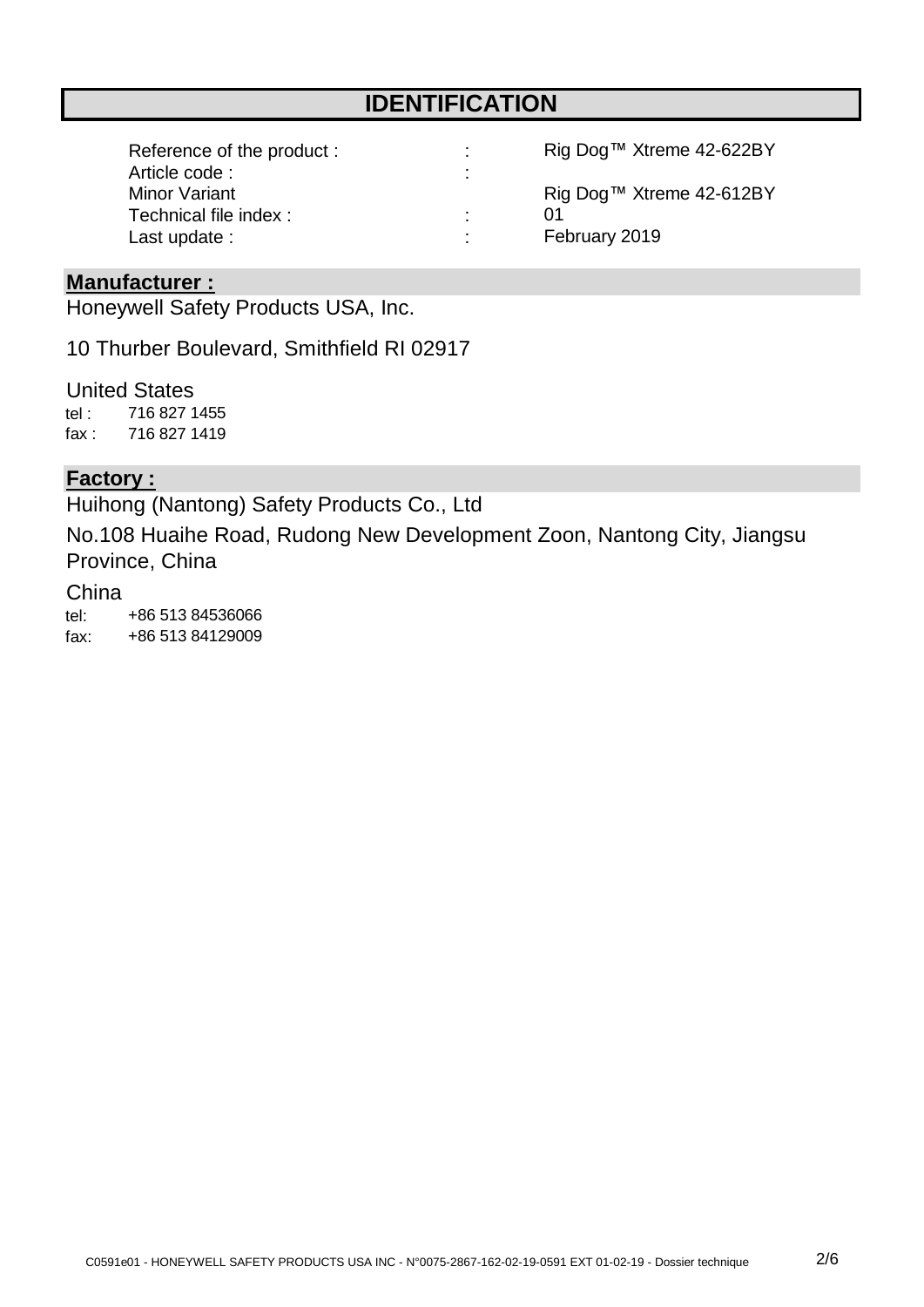# **GLOVE DESCRIPTION**

# **General glove description :**

Cut and sewn glove composed of Microfiber for oil and grip and abrasion resistance. Thermoplastic rubber pads in fingers and back of hand for impact resistance. A knitted fabric as the inner layer for comfort and sweat absorption

type of coating finish : no coating

## **Visual description (picture back and palm sides) :**



### **Field of use**

Rigging, Warehouse, Mining, Heavy Duty Industry, Hand Tools, Mechanic, Parts Handling Fabrication, Heavy Construction, Automotive, Heavy Machinery, Railway

| Risk assessment (Essential Health and Safety Requirement. Annex II - PPE Regulation) |                                                                            |                   |                           |  |
|--------------------------------------------------------------------------------------|----------------------------------------------------------------------------|-------------------|---------------------------|--|
|                                                                                      |                                                                            | <b>Applicable</b> | Covered by                |  |
|                                                                                      |                                                                            |                   | Standard<br>✓             |  |
| <b>§1</b>                                                                            | Requirements defined in the Annex II §1 are applicable to all PPE          | ⊻                 | Instruction for use<br>✓  |  |
|                                                                                      |                                                                            |                   | Marking<br>⋁              |  |
|                                                                                      |                                                                            |                   | Standard                  |  |
| \$1.4                                                                                | Manufacturer's instructions and information is available                   | ☑                 | Instruction for use<br>I√ |  |
|                                                                                      |                                                                            |                   | Marking                   |  |
|                                                                                      |                                                                            |                   | Standard                  |  |
| §2.5                                                                                 | PPE which may be caught up during use                                      | ☑                 | Instruction for use<br>✓  |  |
|                                                                                      |                                                                            |                   | Marking                   |  |
|                                                                                      | PPE bearing one or more identification markings or indicators directly or  |                   | Standard<br>V             |  |
| §2.12<br>indirectly relating to health and safety                                    |                                                                            | ☑                 | Instruction for use<br>√  |  |
|                                                                                      |                                                                            |                   | Marking<br>V              |  |
|                                                                                      | The PPE is intended to protect against impact caused by falling or ejected | ☑                 | Standard<br>✓             |  |
| §3.1.1                                                                               | objects and collisions of parts of the body with an obstacle               |                   | Instruction for use<br>✓  |  |
|                                                                                      |                                                                            |                   | ✓<br>Marking              |  |
|                                                                                      | The PPE is intended to protect against mechanical injuries                 | ☑                 | Standard<br>ιν            |  |
| §3.3                                                                                 |                                                                            |                   | ✓<br>Instruction for use  |  |
|                                                                                      |                                                                            |                   | Marking<br>√              |  |

# **Available sizes :**

| Minimum length of glove (mm) | <b>Sizes</b> |
|------------------------------|--------------|
| 220                          | 6/XS         |
| 230                          | 7/S          |
| 240                          | 8/M          |
| 250                          | 9/I          |
| 260                          | 10/XL        |
|                              | 11/XX        |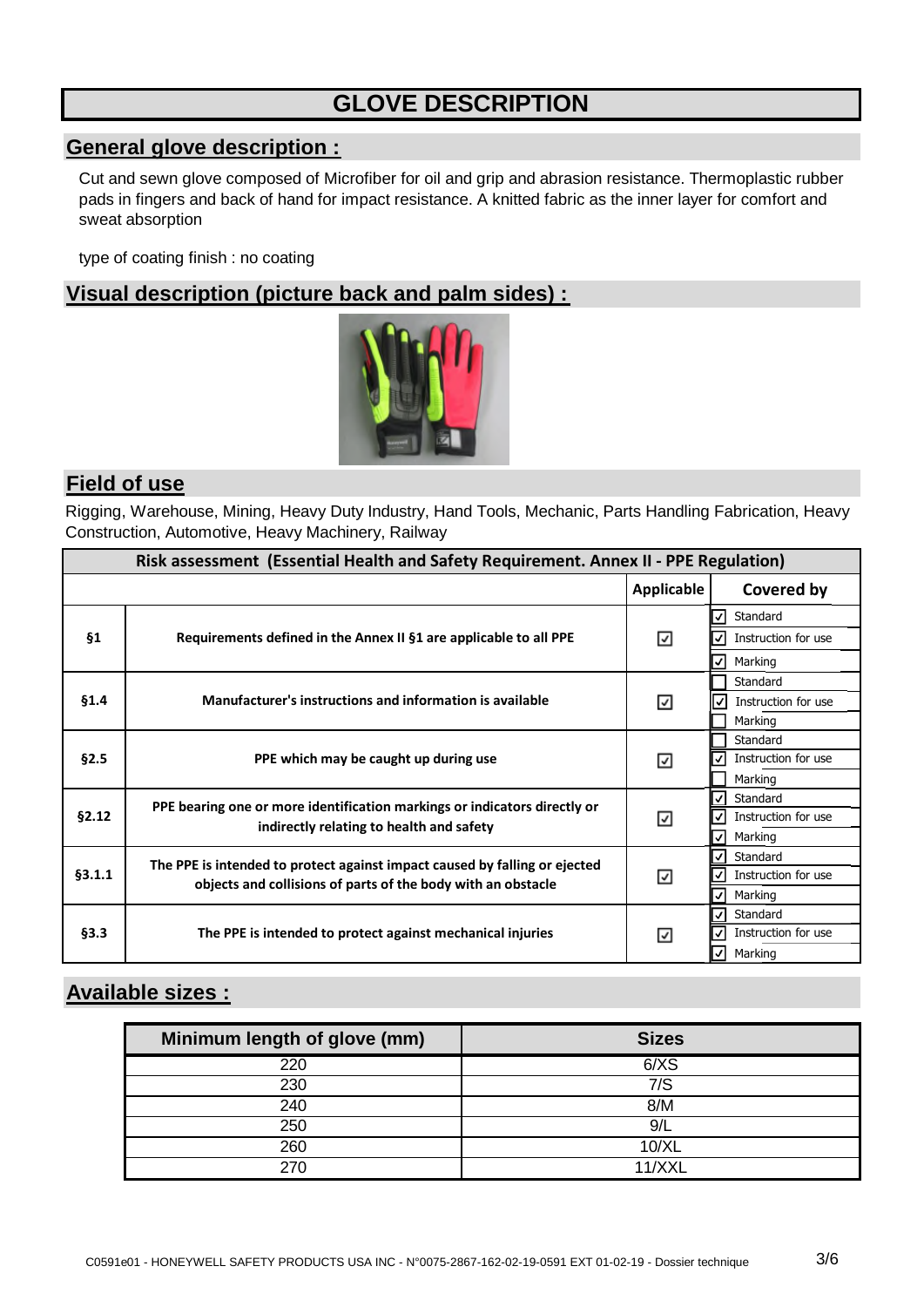# **Glove constitution :**

|                | Reference | Color                                           | Material                                                                                                       | Surfacic<br>mass | Gauges | <b>Thickness</b> |
|----------------|-----------|-------------------------------------------------|----------------------------------------------------------------------------------------------------------------|------------------|--------|------------------|
| Palm           |           | Red                                             | 60% Cationic Dyeing Polyester, 20%<br>Polyester, 20% Polyurethane<br>(+Thermoplastic polyurethane<br>Membrane) |                  |        |                  |
|                |           | white                                           | 49% Aramid1414,<br>Yellow and 25% Polyester,<br>11% Glass fiber,<br>15% Steel fiber                            |                  |        |                  |
|                |           | <b>Black</b>                                    | Polyester 100%                                                                                                 |                  |        |                  |
|                |           | <b>Black</b>                                    | Polyester 92%<br>Spandex 8%                                                                                    |                  |        |                  |
| <b>Back</b>    |           | Dark grey,<br>light grey<br>and bright<br>green | Thermal Plastic Rubber (100%<br>polyester fabric inside)                                                       |                  |        |                  |
|                |           | <b>Black</b>                                    | 84% Blended polyester,<br>16% Polyurethane                                                                     |                  |        |                  |
| Lining         |           | <b>Black</b>                                    | 80% Polyester,<br>20% Polyurethane                                                                             |                  |        |                  |
| Cuff           |           | <b>Black</b>                                    | 60% Neoprene,<br>40% Nylon                                                                                     |                  |        |                  |
|                |           | Drak gray<br>and light<br>gray                  | <b>Thermal Plastic Rubber</b>                                                                                  |                  |        |                  |
|                |           | Drak gray<br>and light<br>gray                  | <b>Thermal Plastic Rubber</b>                                                                                  |                  |        |                  |
|                |           | <b>Black</b>                                    | 60% Nylon, 40% Polyester                                                                                       |                  |        |                  |
| <b>Binding</b> |           | <b>Black</b>                                    | 88% Nylon, 12% Spandex                                                                                         |                  |        |                  |

# **PROTECTION SCOPE**

This glove meets the essential requirements of the Personal Protective Equipment Regulation 2016/425.

This glove is designed for against mechanical risks.

It is a category II product.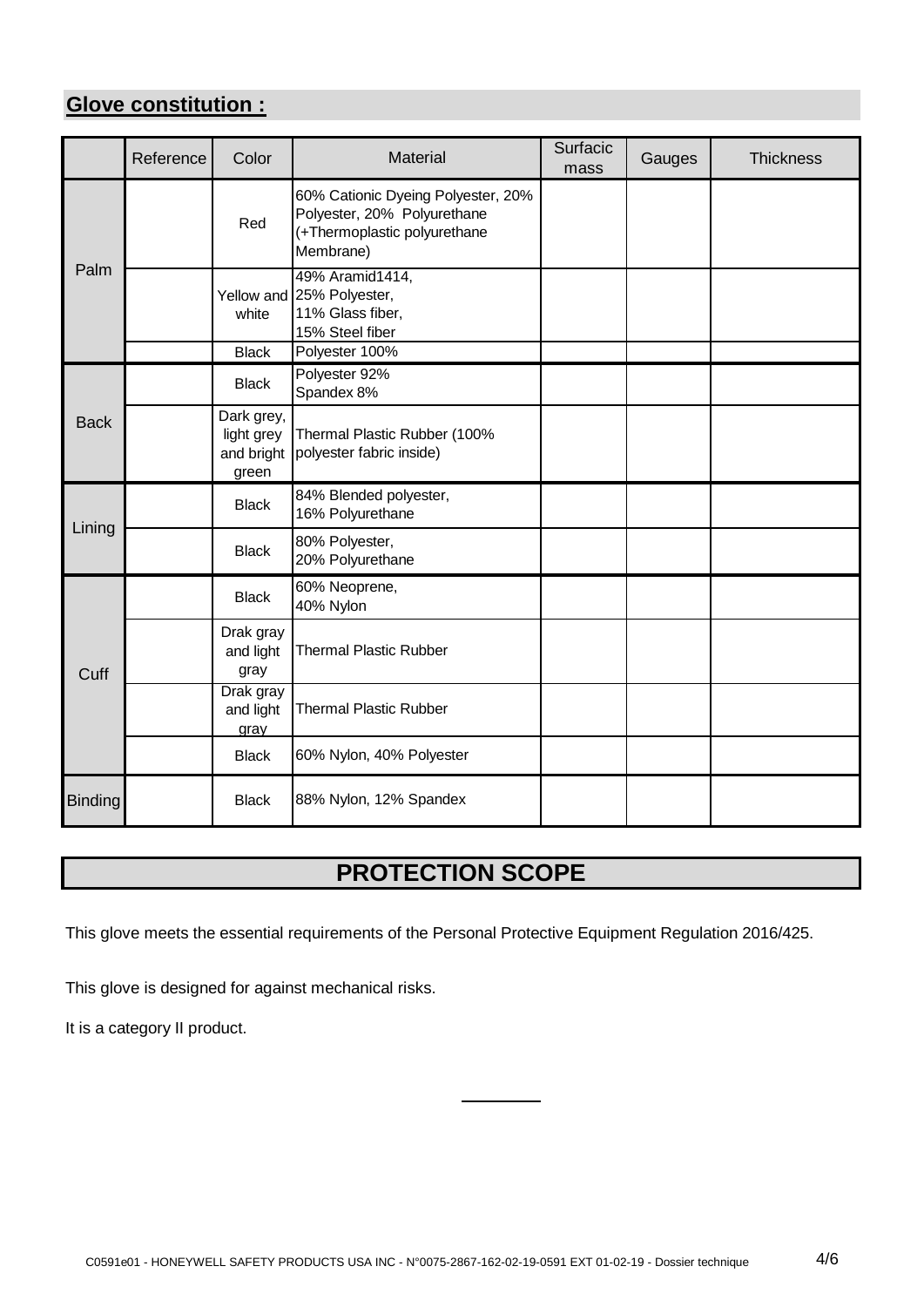## **GENERAL REQUIREMENTS**

### **Standard EN 420 : 2003 + A1 : 2009**

2 Size : conform Dexterity :

At the date of certificate the product is in compliance with Annex XVII of REACh regulation (n° 1907/2006 and revisions)

# **SPECIFIC REQUIREMENTS AND PERFORMANCE LEVELS**

#### **Mechanical hazard EN 388 : 2016**

| <b>Protection offered</b>            | <b>Performance levels</b> |
|--------------------------------------|---------------------------|
| Abrasion resistance                  |                           |
| <b>Blade cut resistance</b>          |                           |
| Tear strength resistance             |                           |
| Puncture resistance                  |                           |
| Cut Resistance method (EN ISO 13997) |                           |
| <b>Impact Protection</b>             |                           |

Impact protection is claimed on the following areas : Back metacarpal knuckles

The levels of performance have been measured on the palm (except Impact Protection)

« X » indicates that the glove has not been submitted to the test or the test method appears not to be suitable for the glove design or material.

# **TEST REPORTS**

| Laboratory                         | CTC                                                                                                                                     | Other |
|------------------------------------|-----------------------------------------------------------------------------------------------------------------------------------------|-------|
| $EN$ 420 +<br><i>innocuousness</i> | S180809922_1, S181216655_1,<br>S180809983_1PHA, Azo Dye<br>S180911937_1 Binding<br>D190102063_1 Lining<br>S180709477_Sizing & Dexterity |       |
| <b>EN 388</b>                      | S180809922 1                                                                                                                            |       |
| Other                              | S180809922 1<br>S180809983 1                                                                                                            |       |